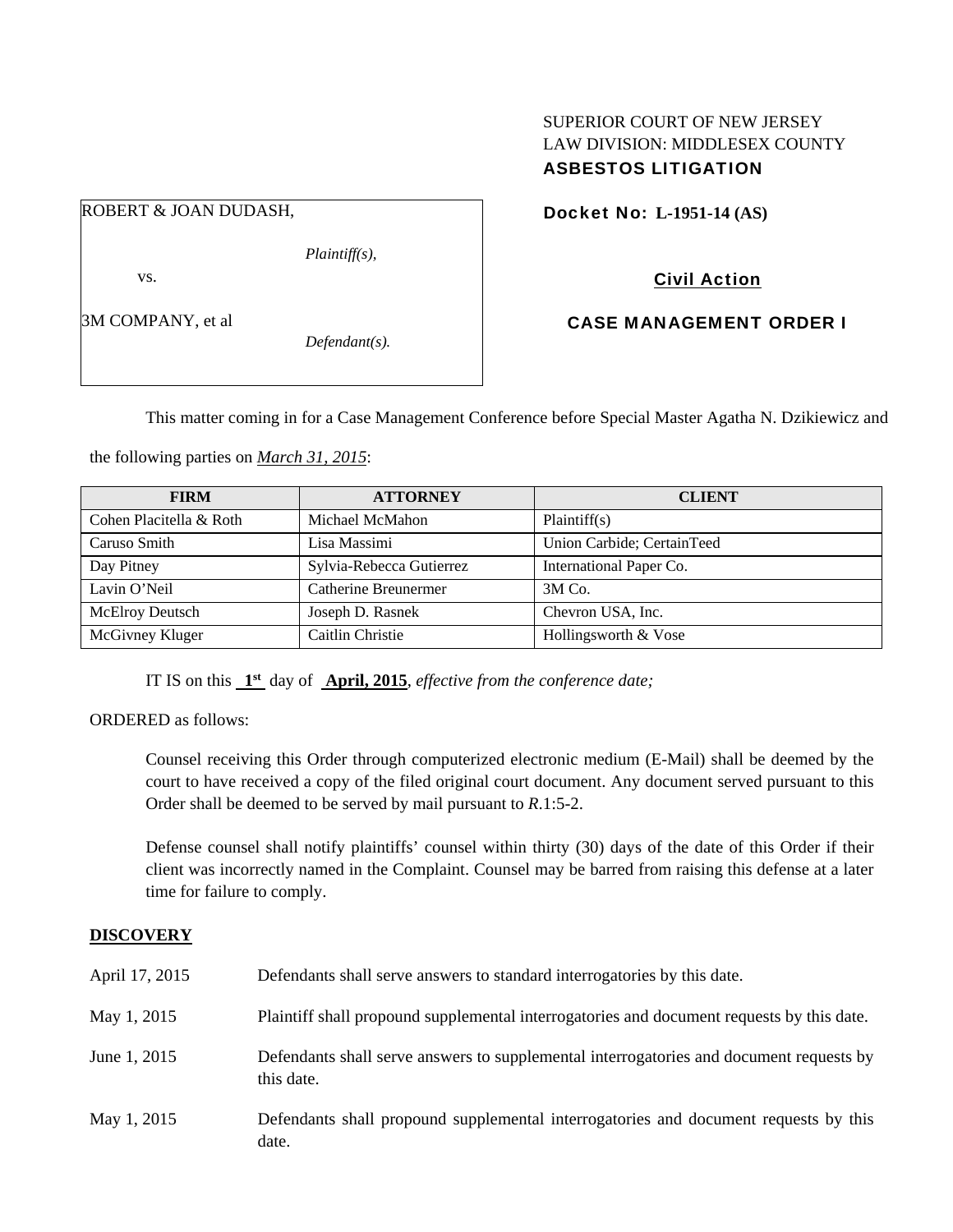| June 1, 2015         | Plaintiff shall serve answers to supplemental interrogatories and document requests by<br>this date.                                                                                                        |
|----------------------|-------------------------------------------------------------------------------------------------------------------------------------------------------------------------------------------------------------|
| September 30, $2015$ | Fact discovery, including depositions, shall be completed by this date. Plaintiff's counsel<br>shall contact the Special Master within one week of this deadline if all fact discovery is<br>not completed. |

October 30, 2015 Depositions of corporate representatives shall be completed by this date.

#### **EARLY SETTLEMENT**

November 13, 2015 Settlement demands shall be served on all counsel and the Special Master by this date.

#### **SUMMARY JUDGMENT MOTION PRACTICE**

- November 20, 2015 Summary judgment motions shall be filed no later than this date.
- December 18, 2015 Last return date for summary judgment motions.

#### **MEDICAL DEFENSE**

- October 30, 2015 Plaintiff shall serve medical expert reports by this date.
- October 30, 2015 Plaintiff is to arrange for the transfer of pathology specimens and x-rays, if any, by this date.
- January 29, 2016 Defendants shall identify its medical experts and serve medical expert reports, if any, by this date. **In addition, defendants shall notify plaintiff's counsel (as well as all counsel of record) of a joinder in an expert medical defense by this date.**

#### **LIABILITY EXPERT REPORTS**

- November 13, 2015 Plaintiff shall identify its liability experts and serve liability expert reports or a certified expert statement by this date or waive any opportunity to rely on liability expert testimony.
- January 29, 2016 Defendants shall identify its liability experts and serve liability expert reports, if any, by this date or waive any opportunity to rely on liability expert testimony.

#### **ECONOMIST EXPERT REPORTS**

- December 4, 2015 Plaintiff shall identify its expert economists and serve expert economist report(s), if any, by this date or waive any opportunity to rely on economic expert testimony.
- January 29, 2016 Defendants shall identify its expert economists and serve expert economist report(s), if any, by this date or waive any opportunity to rely on economic expert testimony.

\_\_\_\_\_\_\_\_\_\_\_\_\_\_\_\_\_\_\_\_\_\_\_\_\_\_\_\_\_\_\_\_\_\_\_\_\_\_\_\_\_\_\_\_\_\_\_\_\_\_\_\_\_\_\_\_\_\_\_\_\_\_\_\_\_\_\_\_\_\_\_\_\_\_\_\_\_\_\_\_\_\_\_\_\_\_\_\_\_\_\_\_\_\_\_\_\_\_\_\_\_\_\_\_\_\_\_\_\_\_